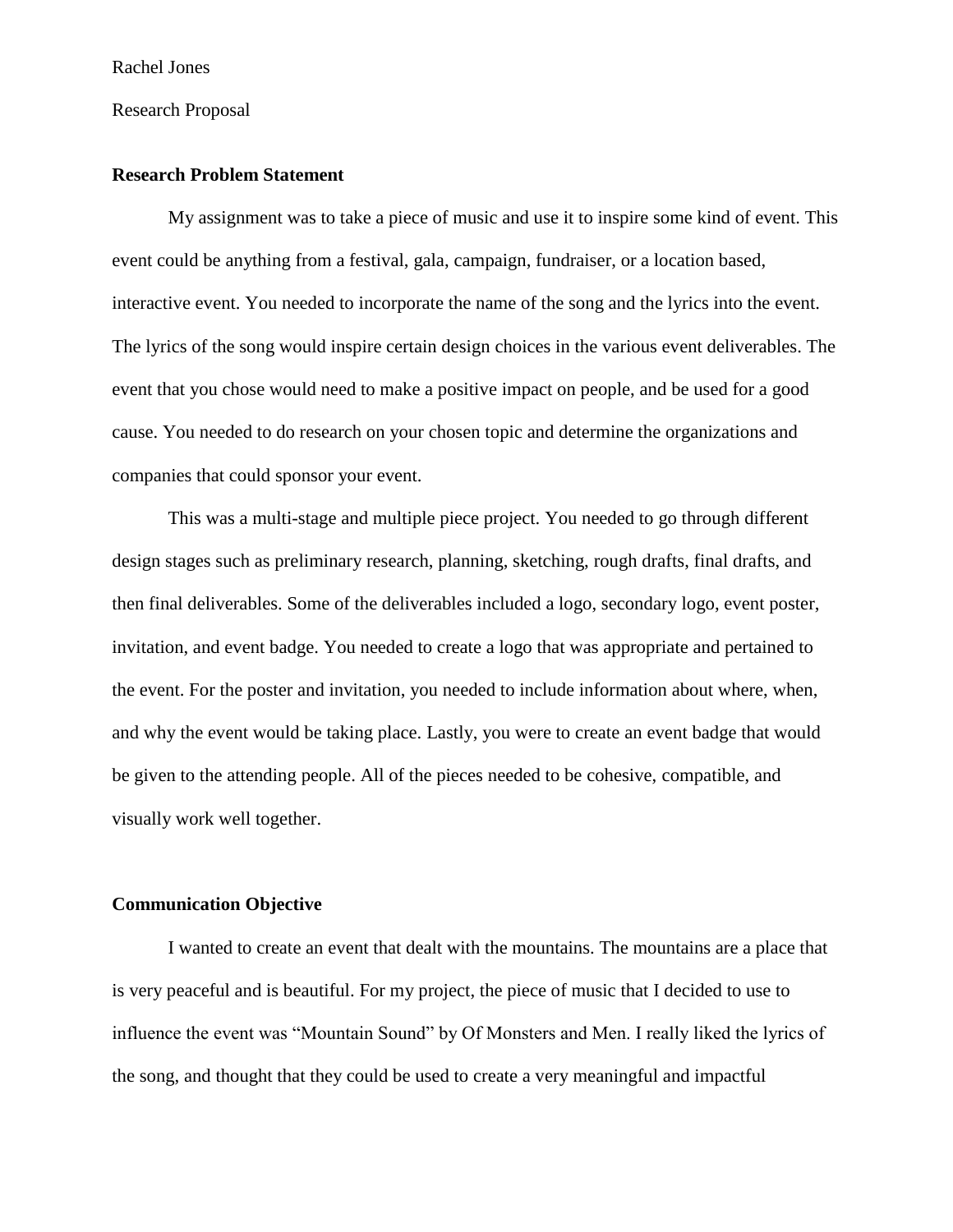### Rachel Jones

### Research Proposal

campaign event. The music is very upbeat, and makes the listener feel like they are going on an adventure. However, when you listen closely to the lyrics you get another impression. The lyrics make it seem like the artist is running away from something such as past regrets, or shadows of his past. He wants to get away and get to a place that is more peaceful.

National Park Service would be partnering with the ADAA (Anxiety and Depression Association of America) to host the event. The event would be sponsored by the Jed Foundation, Mental Health America, Brain & Behavior Research Foundation, and Charity Miles. The location of the event would be in the Blue Ridge Parkway. The address is 85919 Blue Ridge Pkwy. Bedford, VA 24523. The event would take place on September 25th and 26th in 2019.

Some of the activities include hiking on the many beautiful mountain trails, and later enjoy live music from a local band. The event would be about \$15 per person. Participating in events such as this one are important because they can be very beneficial to people mentally and physically. With this event, I hope to bring more awareness to anxiety, depression, and mental health. This event would also promote participating in more outside activities. Rather than staying indoors all day, you would be getting out to do things and staying active. Some other benefits would be that you would be engaging with other people in fun activities.

### **Visual Solution**

For the design of the logo, I wanted to create something simple that still encompassed the event. I created three different logos that could be used interchangeably on the various pieces. One is more illustrated and picture based. It is a circle that has a simple mountain range on the inside with the name of the event in the white space. The other two are more text oriented.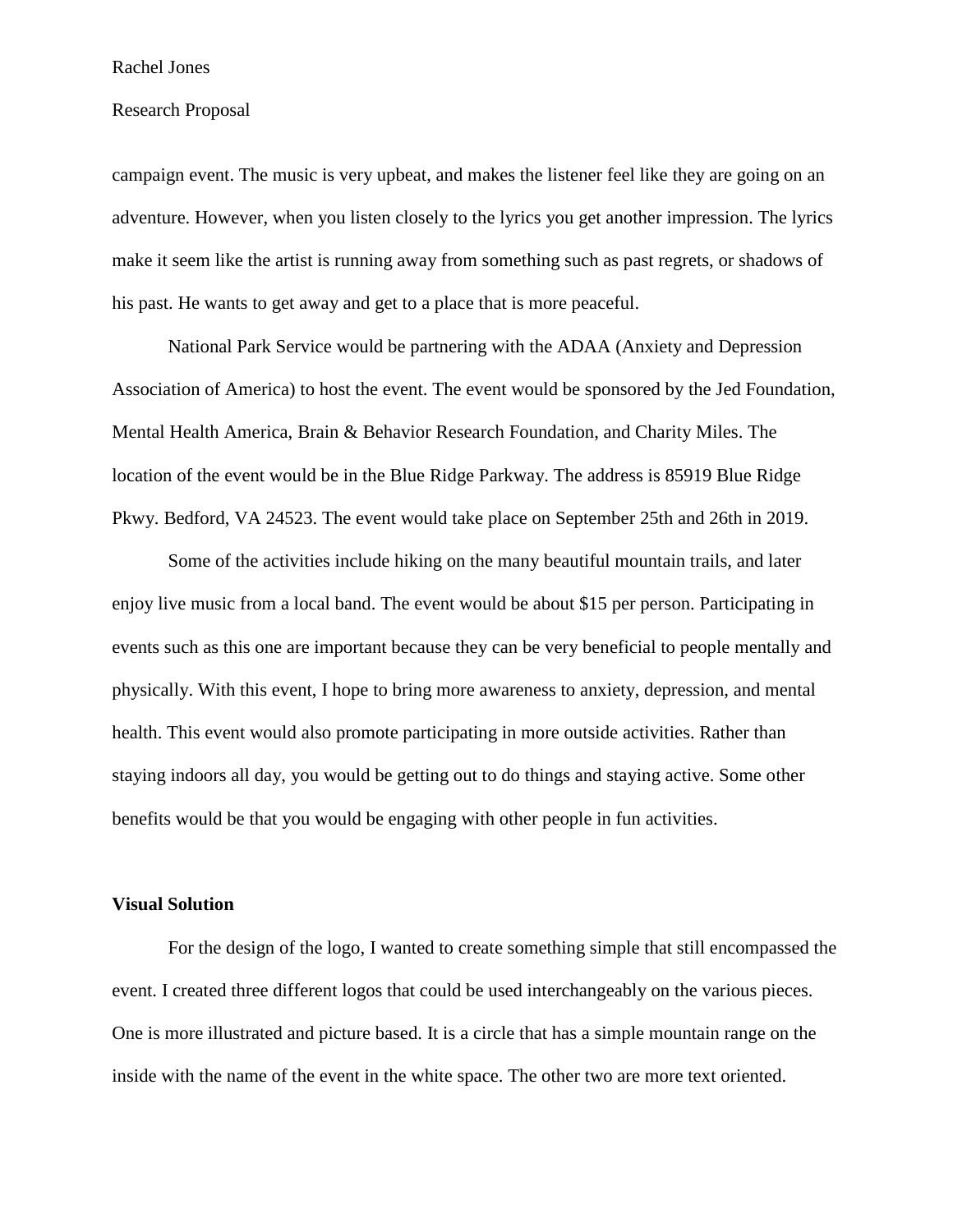### Rachel Jones

#### Research Proposal

The brand elements are composed of the color palette, typefaces, and imagery. I wanted to use a cool color scheme to convey the mood of the event, so I decided on dark blue, light blue, and an off white color. The typefaces that I chose where Herculanum and Adequate. Herculanum is a very urban and outdoor looking font. I used it for the titles and headlines. Adequate is a simple, sans serif font that I used for the body text. For imagery, I used a stock photo of mountains, and I also created an image in Photoshop that looks like fog from the mountains. For the poster and invitation, I used the stock imagery in the background. I used hierarchy to place the text and information accordingly. I created a sleeve for the invitation. On the front, there is a circular opening in which you can see the mountains of the imagery on the invitation. I also used the Photoshop illustration on the outside to give it visual interest. On the back of the sleeve, I put address information so that it could be sent out to people. Lastly, for the event badge, I used the stock photography and slightly darkened the image. I created an interesting line pattern and adjusted transparency settings on some boxes. On the front of the badge I have the person's name, and on the back is the date of the event.

### **How It Was Produced**

The most of the time working on this project was spent doing research and sketching out ideas. I created many different logos, and many layouts for the poster, invitation, and badge before I was satisfied with a design. After the sketching process, I started working on rough designs and then started to test those out on the computer. I used the brand elements and the placement of some objects to give the event a distinct feeling and mood. To find the beautiful stock photograph, I used pexels.com, which is a stock imagery website. The photographers on